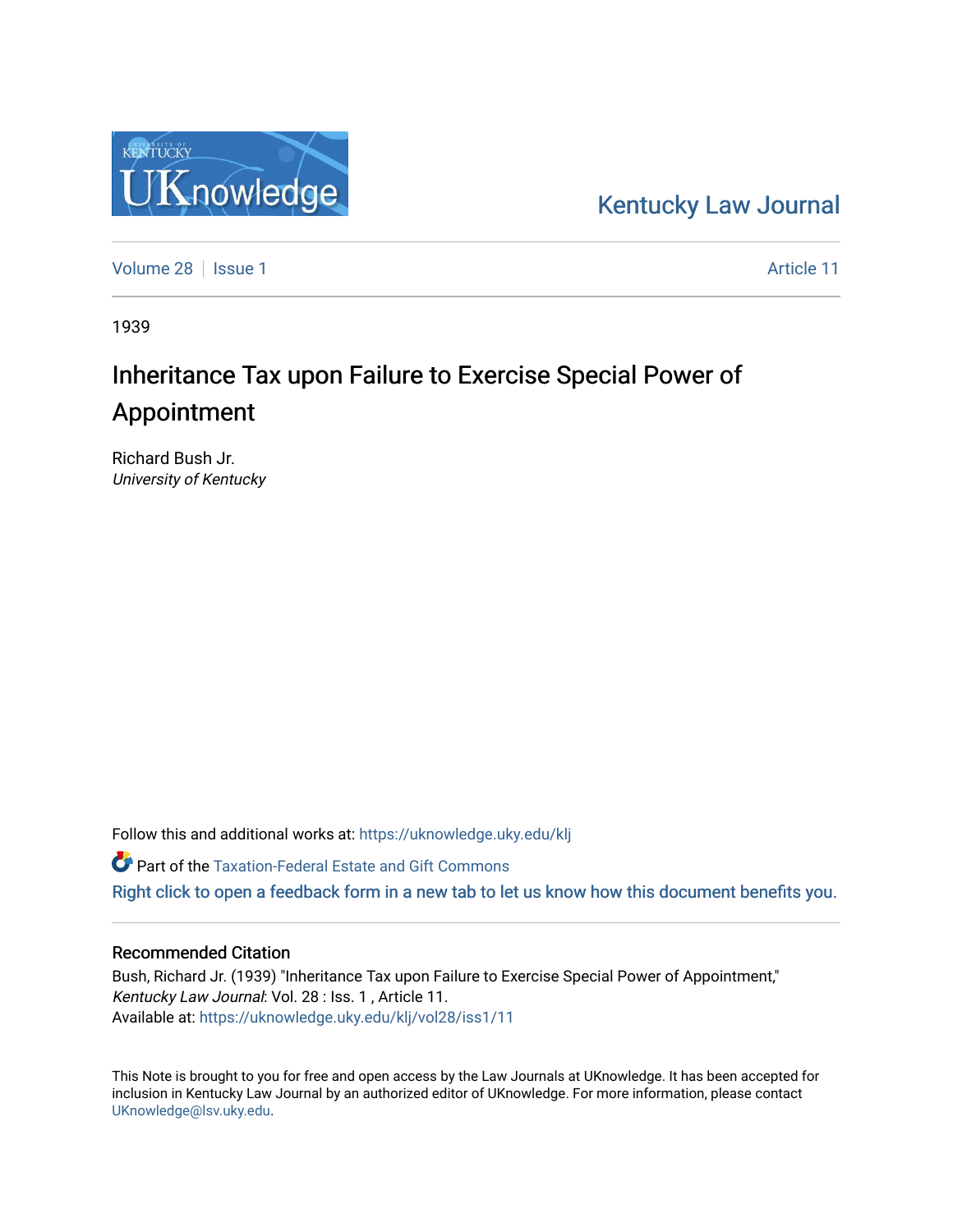She also has implied power under article 4623 to become, *jointly* with her husband, the *joint* [italics added] maker of a note or a surety on any bond or obligation of another." So it would seem that if the husband does not consent to become jointly bound with his wife as surety, she may not so bind herself. However, if the consent of the husband is to be considered as a matter of course, then Texas belongs in Class II.

The theory behind the rule in this third class is that the law, while it has removed the wife's disabilities with regard to the ownership and disposition of property, should nevertheless protect the interest of the *feme* covert from being wasted and impaired by the assumption, through undue family influence, of debts for the benefit of others. While these states are willing to remove disabilities for her interest, they were not willing to allow her to enter into contracts from which no benefit could be derived. **Example 20 and Solution 20 and 20 and 20 and 20 and 20 and 20 and 20 and 20 and 20 and 20 and 20 and 20 and 20 and 20 and 20 and 20 and 20 and 20 and 20 and 20 and 20 and 20 and 20 and 20 and 20 and 20 and 20** 

## **INHERITANCE TAX UPON FAILURE TO EXERCISE SPECIAL POWER OF APPOINTMENT.**

Property may be deeded or devised subject to the exercise of two types of powers, namely, general and special. Under a general power the donee is unrestricted in his selection of the person or persons to whom he may appoint;<sup>1</sup> under a special power his selection is restricted to a named class or group.<sup>2</sup> Generally, when property is deeded or devised subject to the exercise of a power, the donor provides that it shall pass to a certain person or persons in default of an exercise of the power **by** the donee. This note will be devoted to a discussion of the imposition of a succession tax upon the failure of the donee to exercise a special power.

Under the Federal Estate Tax Act,<sup>3</sup> property subject to a general power of appointment is made a part of the gross estate of the donee for the purpose of computing the estate tax, but only when the power is exercised and the property appointed to someone other than the person or persons named to take in default of an exercise of the power.'

Most state statutes<sup>5</sup> impose a succession tax upon the passage of the property to the beneficiary at the death of the donee, whether

<sup>1</sup> Leser v. Burnet, 46 **F. (2d) 756 (1931);** Johnstone v. Comr. of Internal 'Revenue, **76 F. (2d( 55 (1935),** certiorari denied **56 S. Ct. 89, 296 U. S. 578, 80** L. **Ed.** 408 **(1935);** St. Matthews Bank v. De Charette, **259 Ky. 802, 83 S.** W. **(2d)** 471 **(1935);** Lyon v. Alexander, 304 Pa. 288, **156** At. 84, **76 A.** L. R. 1427 **(1931).**

**2Id**

**326 U.S.C.A.** see. 411(f). Mississippi also has a similar statute, Miss. Code **(1930),** sec. **5069.**

4Helvering v. Grinnell, 294 **U. S. 153, 55 S.** Ct. 354 **(1935).**

**5Arizona** Rev. Code (Struckmeyer, **1928)** see. **3160; Colo.** Sees. Laws **(1933) Chap. 106,** see. **2(8);** Idaho Code **(1932)** sec. 14-402(6); Kan. Rev. Stat. **(1923)** sec. **79-1520; Ky.** Stat. (Carroll, **1936) sec.** 4281a-14; Mass. Gen. Laws **(1932)** Chap. **65,** sec. 2; Mich. Comp. Laws

80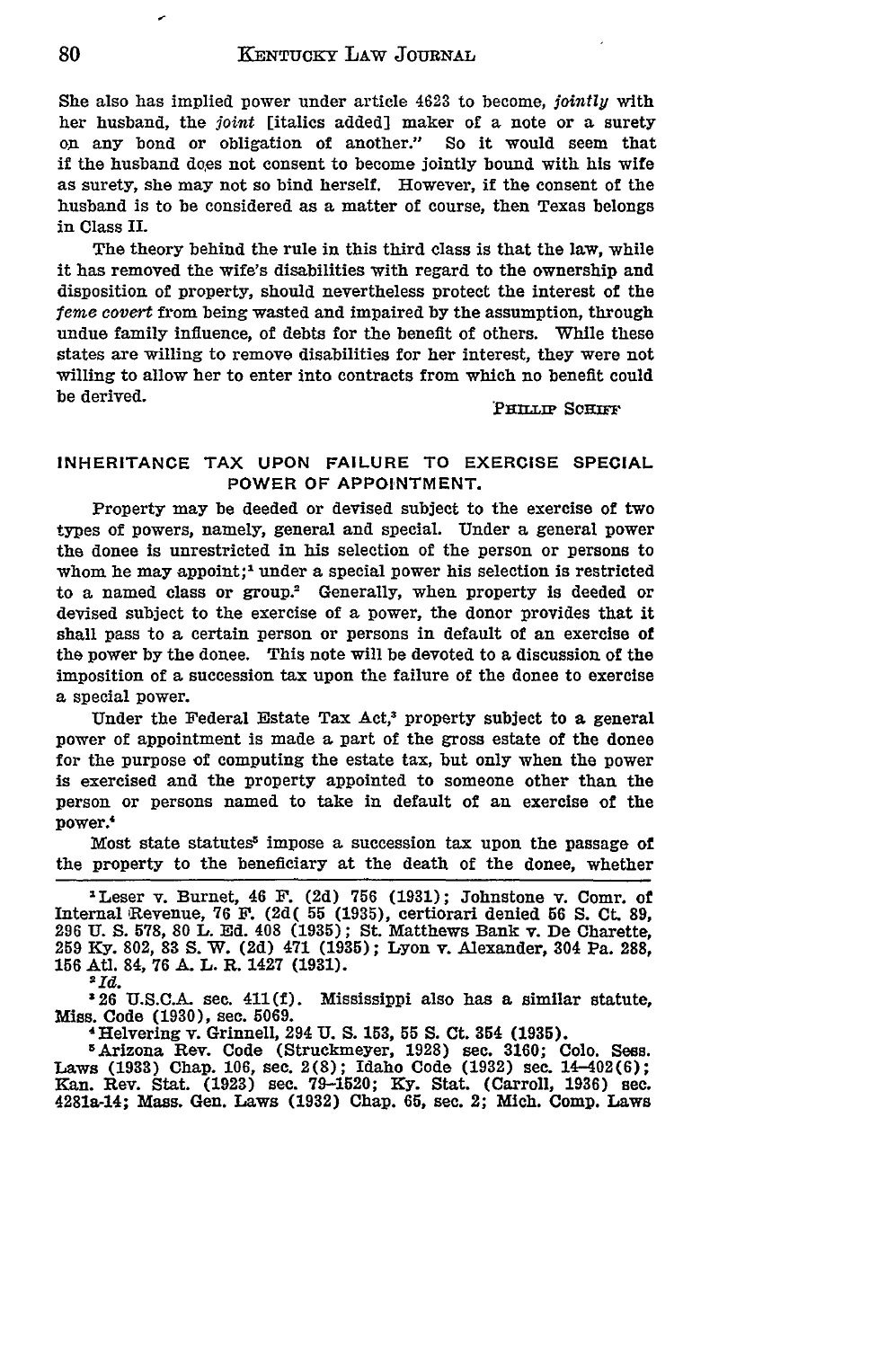the power be general or special, and whether the donee does or does not exercise it. The general form of state statute is exemplified **by** the Wisconsin statute.<sup>6</sup> which follows:

"Whenever any person or corporation shall exercise **a** power of appointment derived from any disposition of property, made either before or after the passage of sections **72.01** to 72.24, inclusive, such appointments, when made, shall be deemed a transfer taxable under the provisions of sections **72.01** to 72.24, inclusive, in the same manner as though the property to which such appointment relates belonged absolutely to the donee of such power, and had been bequeathed or devised **by** such donee **by** will; and whenever any person or corporation possessing such a power of appointment so derived shall omit or fail to exercise the same within the time provided therefor, in whole or in part, a transfer taxable under the provisions of sections **72.01** to 72.24, inclusive, shall **be** deemed to take place to the extent of such omission or failure, in the same manner as though the persons or corporations becoming entitled to the possession and enjoyment of the property to which the power related had succeeded thereto **by** a will of the donee of the power failing to exercise such power, taking effect at the time of such omission or failure."

The constitutionality of this type of statute has been attacked in several cases. The majority of these cases have involved the exercise of, or the failure to exercise, a general power of appointment, but generally the courts have made no distinction between general and

**(1929)** sec. **3672(4);** Minn. Gen. Stat. **(1923)** sec. **2292(5);** Mo. Rev. Stat. **(1929)** sec. **571;** Mont. Rev. Code (Anderson & McFarland, **(1935)** sec. 10400.1(5); **N.** M. Stat. **(1929)** sec. 141-1118; **N. C.** Code **(1927)** sec. **7880(1); N. D.** Supp. to Comp. Laws of **1913 (1913-25) sec. 2346b-**1 **(5);** Ohio Gen. Code (Page, **1939)** sec. 5332(4); R. I. Gen. Laws **(1926)** Chap. **810,** sec. **5(3),** (it is **to** be noted that an alternative method Is provided in see. **18); S. C.** Code **(1932)** sec. 2480(e); **S. D.** Comp. Laws **(1929)** sec. **6827(3);** W. Va. Code **(1937)** sec. 842(e); Wis. Stat. **(1937)** sec. **72.01(5).**

The following states impose the tax as if the property had been devised or bequeathed **by** the donee, but only when the power is exercised; **Ill.** Rev. Stat. **(1937)** Chapt. 120, sec. 375(4); **N.** Y. Consd. Laws (Cahill, **1930)** Chap. **61,** see. 220(4); Wash. Laws **(1931)** Chap. 134, sec. 2.

The following states have statutes taxing property subject to powers in different manners: Calif. Gen. Laws (Deering, **1937)** Act 8495, see. **2(6),** taxes as a transfer from donor to donee at donor's death, superseding Calif. Gen. Laws (Deering, 1931) Act. 8443, sec. 2(6); Iowa Code (1930) sec. 7307(4), provides for tax on property "passing under power. . . ."; Me. Rev. Stat. (1930) Chap. 77, sec. 2, taxes property subject to a power as a succession from the donor **to** the beneficiary named to take in default; Miss. Code **(1930)** sec. **5069,** same as federal estate tax; **N.** T. Rev. Stat. **(1937)** sec. 54;34-1(d), taxes "property transferred persuant to a power of appointment **. . .";** Tenn. Code **(1932)** sec. **1260,** "Transfers under powers of appointment shall **be** taxable in like manner and to the same extent as if property of the testator or donor was transfered."

**4** Wis. Stat. **(1937)** sec. **72.01(5).**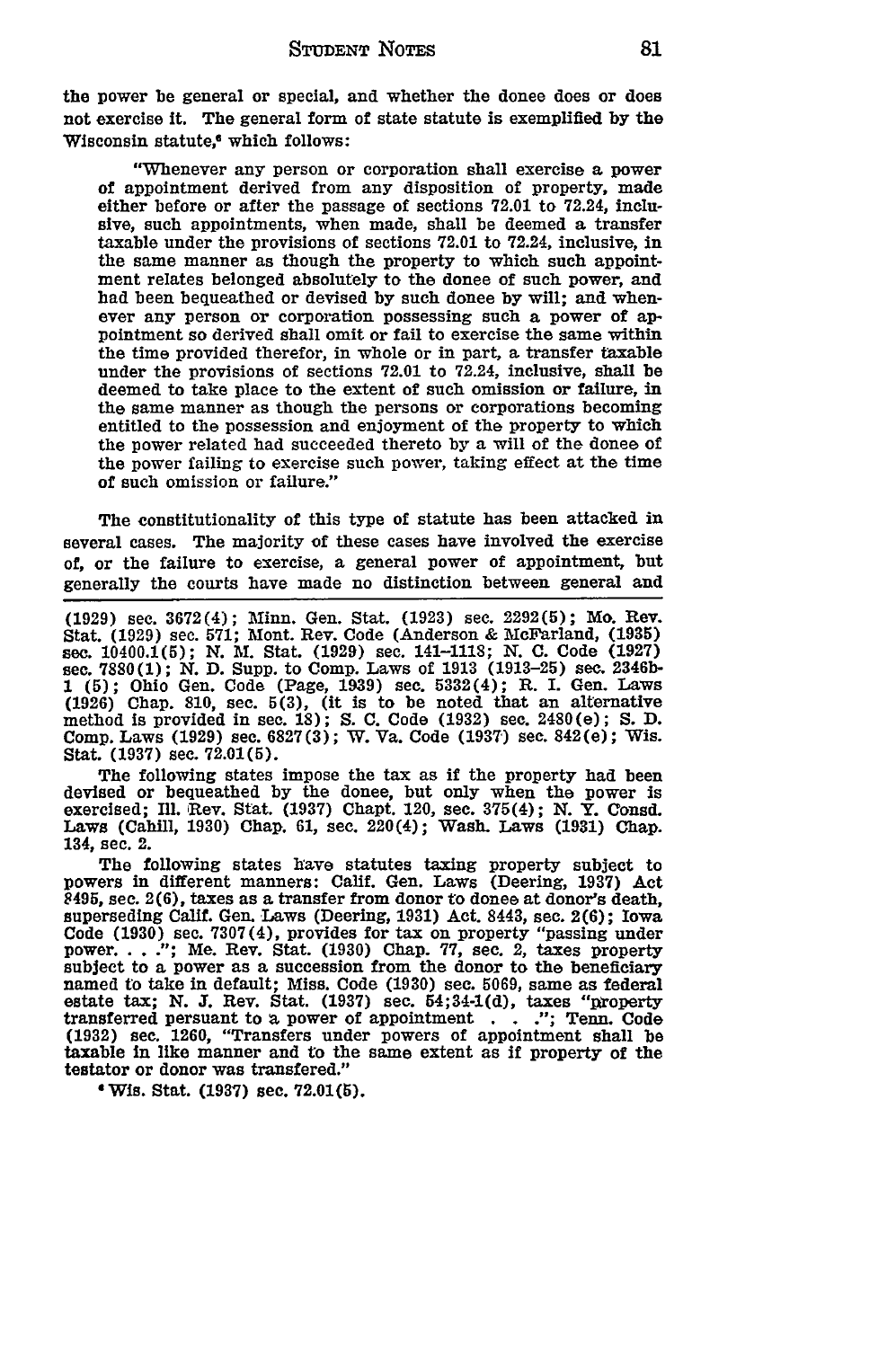special powers, whether exercised or not, and have upheld the statutes.<sup>7</sup>

From the decisions, it appears that three views have been taken in cases involving the failure to exercise a power. The New York view, expressed In re Lansing's Estate,<sup>8</sup> is that the beneficiary named to take in default of an exercise of the power takes a vested interest in the property at the time of the donor's deed or death; that nothing passes to him upon the donee's death without exercising the power; and, therefore, there can be no tax imposed at the donee's death. This case also involved the so-called New York doctrine of election.' The donee, **by** his will, had appointed the property to the beneficiary named to take in default. The court held that the beneficiary could elect to take under the deed of the donor, rather than under the will of the donee, and the result would be the same as if the power had not been exercised. In a later decision, the New York court has taken away any actual election **by** the beneficiary, and held that the election will be presumed where it will benefit him.<sup>10</sup>

A second view is expressed in *Manning* v. *Board of Tax Commissioners,1* a Rhode Island case. The court there held that the beneficiary named to take in default receives a vested interest in the property under the will or deed of the donor, but, upon the death of the donee without exercising the power, there is a new right-the right to possession and enjoyment-which accrues to the beneficiary, and which is a proper subject of the **tax.**

Massachusetts advances still a third view, in *Minot* v. *Stevens.2 2* There the court considered the property not vested in anybody until the death of the donee, and held that, when it vests in possession, through a proper disposition of it which is dependent upon the will and conduct of the donee (in appointing or failing to appoint), there is a succession which is a proper subject of the tax.

The few cases found which involve the failure to exercise a special power appear to follow the same trend expressed in the cases involving the failure to exercise a general power. However, in states In which the New York view is not followed, it would seem that the question might become one of degree. **If** the beneficiary named to take in default of an exercise of the power is not one of the group or class to whom the donee could appoint, there would seem to be no difference in the problem presented than in the case of a general power; also, where the beneficiary named to take in default is one of that group or class, and there is more than one member of that group or class living at the donee's death, the problem appears to be the same as in the

**7** See In **re** Lansing's Estate, **182 N.** Y. 238, 74 **N. E. 882 (1905),** In which New York held the statute unconstitutional in the case of a failure to exercise a power. California also followed the Lansing case in In **re** Murphy's Estate, **183** Cal. 740, **190** Pac. 46 **(1920).**

**'182 N.** Y. **238,** 74 **N. E. 882 (1905).**

'For a discussion of this doctrine, see, Thompson, Inheritance *Taxation and Powers of Appointment,* **1939** Wis. L. R. 254, **266-70.**

24in **re** Sanford's Estate, **290 N.** Y. Supp. **959 (1936).**

a'46 R. **I.** 400, **127** Atl. **865 (1925).**

**2207** Mass. **588, 93 N. E. 973 (1911).**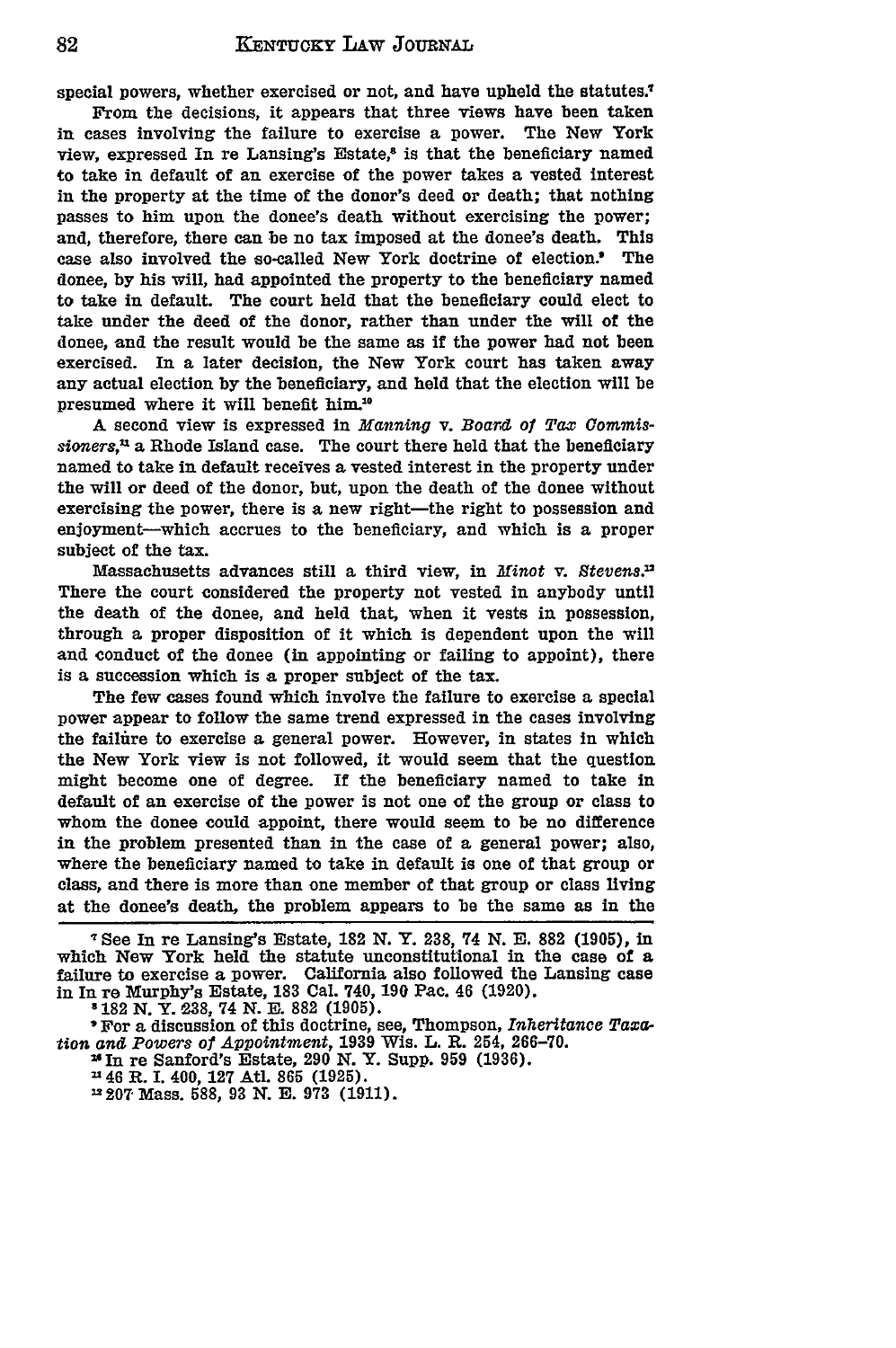case of a general power; but, where the beneficiary named to take in default is the only member of that class or group surviving the donee, the question of whether there is a taxable succession becomes a closer one.

There have been no cases found in which the first of the above mentioned situations was present, namely, where the beneficiary named to take in default is not one of the group or class to whom the donee could appoint, but due to the broad discretion rested in the donee in that situation, there would seem to be little doubt that the statute would be upheld.

The problem presented in the second situation, namely, where the beneficiary is one of the named group or class and two or more of the group or class survive the donee, has been decided in the cases of *Burnham* v. *Stevens"* and *Montague* v. *State.14*

In the *Burnham* case, the donor left property in trust to his son for life, with power in the son to appoint among his children or grandchildren as he saw fit, and in default of an exercise of the power to the son's children equally. The son died without exercising the power. The court said the question to be determined was, whether it should give the same effect to a failure to exercise a special power which it had given to the failure to exercise a general power in the *Minot* case, supra. In upholding the statute, the court answered that question in the affirmative, saying:

"Until the death of the donee and his exercise or failure to exercise the power of appointment it could not be known in what proportions the children or grandchildren would take. Until that event happened the estate in children did not become complete and the succession was not fully determined. It cannot be said therefore that the estate had so vested in the children as to render the Imposition of a tax under the statute above referred to uncon- **stitutional."1**

The facts of the *Montague* case were similar to those of the *Burnham* case. The court said:

"The provision (of the statute) that *a transfer resulting from the failure of the donee to appoint shall be deemed to constitute a taxable transfer equally with a transfer resulting from an appointment,* Is valid, because the failure to act equally effects the course of succession and until such failure is complete the succession is not fully determined."<sup>15</sup>

From these cases, it appears that the courts, for the purposes of taxation, regard the failure to exercise a special power, in a case in which there is another of the group or class besides the beneficiary named to take in default, surviving the donee, in the same light as the failure to exercise a general power. The decisions in the two types of cases are, therefore, based upon the same theory, which is,

<sup>212</sup> Mass. 165, **98 N. E. 603** (1912).

**<sup>1163</sup>** Wis. 58, 157 **N.** W. **508 (1916).**

<sup>&</sup>lt;sup>15</sup> Italics ours.